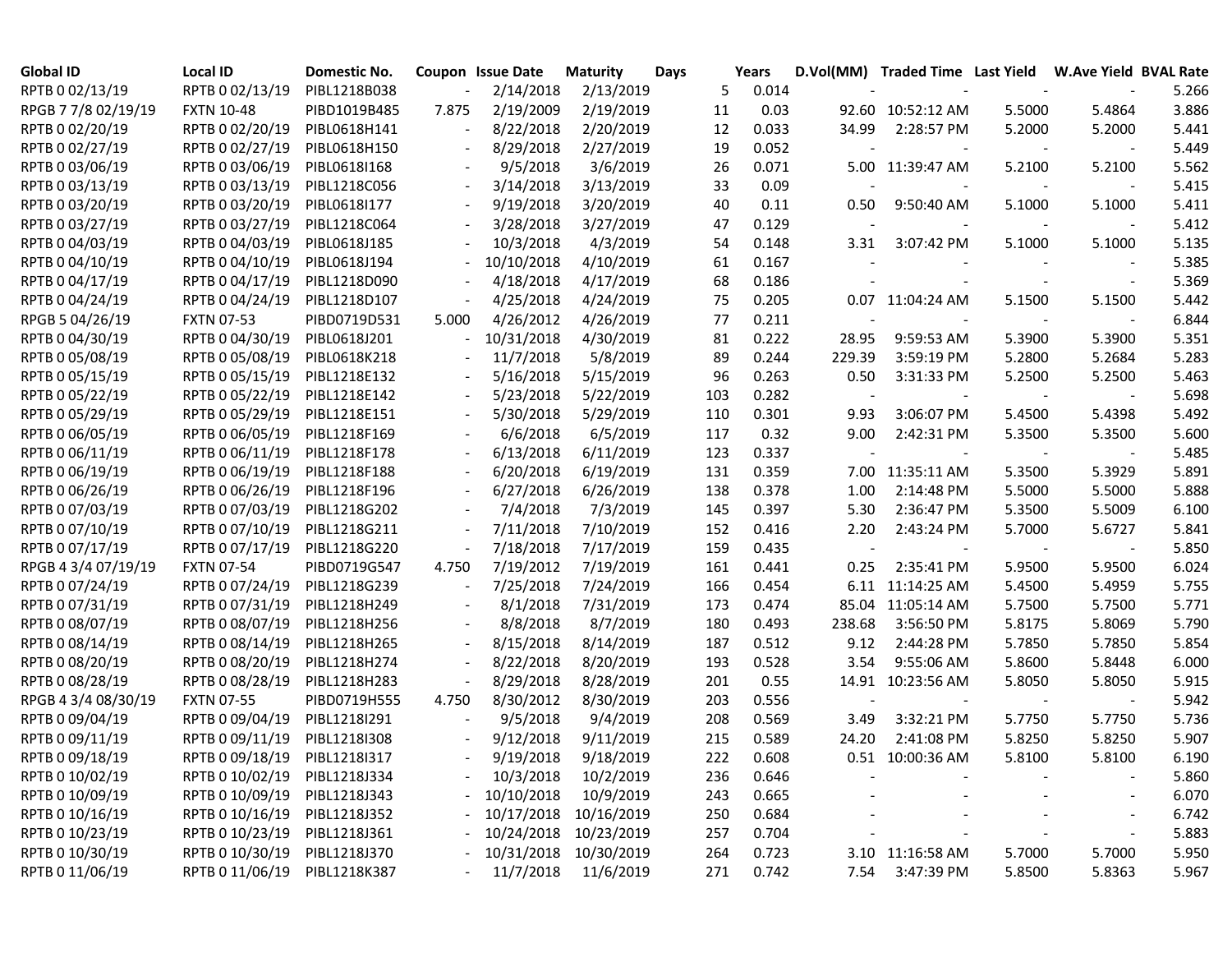| <b>Global ID</b>     | Local ID          | Domestic No. |                          | <b>Coupon Issue Date</b> | <b>Maturity</b> | Days |      | Years |                          | D.Vol(MM) Traded Time Last Yield W.Ave Yield BVAL Rate |        |        |       |
|----------------------|-------------------|--------------|--------------------------|--------------------------|-----------------|------|------|-------|--------------------------|--------------------------------------------------------|--------|--------|-------|
| RPTB 0 11/13/19      | RPTB 0 11/13/19   | PIBL1218K396 |                          | 11/14/2018               | 11/13/2019      |      | 278  | 0.761 |                          |                                                        |        |        | 5.944 |
| RPTB 0 11/20/19      | RPTB 0 11/20/19   | PIBL1218K403 |                          | 11/21/2018               | 11/20/2019      |      | 285  | 0.78  |                          | 0.52 11:08:25 AM                                       | 5.8000 | 5.8000 | 5.936 |
| RPGB 37/8 11/22/19   | <b>FXTN 07-56</b> | PIBD0719K560 | 3.875                    | 11/22/2012               | 11/22/2019      |      | 287  | 0.786 | 469.52                   | 3:56:21 PM                                             | 5.8300 | 5.7906 | 5.859 |
| RPTB 0 11/27/19      | RPTB 0 11/27/19   | PIBL1218K412 |                          | 11/28/2018               | 11/27/2019      |      | 292  | 0.799 |                          |                                                        |        |        | 6.118 |
| RPTB 0 12/04/19      | RPTB 0 12/04/19   | PIBL1218L420 |                          | 12/5/2018                | 12/4/2019       |      | 299  | 0.819 |                          |                                                        |        |        | 5.824 |
| RPTB 0 12/11/19      | RPTB 0 12/11/19   | PIBL1218L439 | $\overline{\phantom{0}}$ | 12/12/2018               | 12/11/2019      |      | 306  | 0.838 |                          | 0.50 10:08:11 AM                                       | 5.8000 | 5.8000 | 5.829 |
| RPTB 0 01/08/20      | RPTB 0 01/08/20   | PIBL1219A019 | $\overline{\phantom{a}}$ | 1/9/2019                 | 1/8/2020        |      | 334  | 0.914 | 0.50                     | 3:58:07 PM                                             | 5.8250 | 5.8250 | 5.955 |
| RPGB 3 3/8 01/12/20  | <b>FXTN 03-22</b> | PIBD0320A229 | 3.375                    | 1/12/2017                | 1/12/2020       |      | 338  | 0.925 | 77.30                    | 2:43:47 PM                                             | 6.0000 | 5.9502 | 5.928 |
| RPTB 0 01/15/20      | RPTB 0 01/15/20   | PIBL1219A028 | $\blacksquare$           | 1/16/2019                | 1/15/2020       |      | 341  | 0.934 |                          |                                                        |        |        | 5.906 |
| RPTB 0 01/22/20      | RPTB 0 01/22/20   | PIBL1219A037 | $\overline{\phantom{a}}$ | 1/23/2019                | 1/22/2020       |      | 348  | 0.953 |                          |                                                        |        |        | 5.917 |
| RPTB 0 01/29/20      | RPTB 0 01/29/20   | PIBL1219A046 | $\overline{\phantom{a}}$ | 1/30/2019                | 1/29/2020       |      | 355  | 0.972 |                          | 0.59 10:54:57 AM                                       | 5.8150 | 5.8150 | 5.874 |
| RPTB 0 02/05/20      | RPTB 0 02/05/20   | PIBL1219B054 | $\overline{\phantom{a}}$ | 2/6/2019                 | 2/5/2020        |      | 362  | 0.991 | 127.99                   | 3:59:04 PM                                             | 5.8300 | 5.8377 | 5.870 |
| RPGB 7 3/4 02/18/20  | <b>FXTN 10-50</b> | PIBD1020B508 | 7.750                    | 2/18/2010                | 2/18/2020       |      | 375  | 1.027 |                          |                                                        |        |        | 6.004 |
| RPGB 4 1/4 04/11/20  | RTB 03-08         | PIID0320D087 | 4.250                    | 4/11/2017                | 4/11/2020       |      | 428  | 1.172 | 166.14                   | 3:49:18 PM                                             | 5.8300 | 5.8073 | 5.820 |
| RPGB 7 1/4 08/19/20  | RTB 10-01         | PIID1020H015 | 7.250                    | 8/19/2010                | 8/19/2020       |      | 558  | 1.528 |                          |                                                        |        |        | 5.954 |
| RPGB 3 3/8 08/20/20  | <b>FXTN 05-73</b> | PIBD0520H735 | 3.375                    | 8/20/2015                | 8/20/2020       |      | 559  | 1.53  | 633.57                   | 3:24:10 PM                                             | 5.9500 | 5.8412 | 5.807 |
| RPGB 6 1/8 09/16/20  | <b>FXTN 10-51</b> | PIBD1020I510 | 6.125                    | 9/16/2010                | 9/16/2020       |      | 586  | 1.604 |                          |                                                        |        |        | 6.038 |
| RPGB 5 7/8 12/16/20  | <b>FXTN 10-52</b> | PIBD1020L525 | 5.875                    | 12/16/2010               | 12/16/2020      |      | 677  | 1.854 | 31.85                    | 3:57:31 PM                                             | 5.9000 | 5.8996 | 6.182 |
| RPGB 4 1/4 01/25/21  | <b>FXTN 03-23</b> | PIBD0321A236 | 4.250                    | 1/25/2018                | 1/25/2021       |      | 717  | 1.963 | 4.04                     | 2:31:58 PM                                             | 6.0000 | 5.9445 | 5.892 |
| RPGB 7 3/8 03/03/21  | RTB 10-02         | PIID1021C027 | 7.375                    | 3/3/2011                 | 3/3/2021        |      | 754  | 2.064 | $\overline{\phantom{a}}$ |                                                        |        |        | 5.809 |
| RPGB 3 1/2 03/20/21  | <b>FXTN 07-57</b> | PIBD0721C574 | 3.500                    | 3/20/2014                | 3/20/2021       |      | 771  | 2.111 | 39.50                    | 3:28:07 PM                                             | 5.8000 | 5.7878 | 5.838 |
| RPGB 6 1/2 04/28/21  | <b>FXTN 10-53</b> | PIBD1021D531 | 6.500                    | 4/28/2011                | 4/28/2021       |      | 810  | 2.218 |                          |                                                        |        |        | 6.271 |
| RPGB 4 7/8 06/13/21  | RTB 03-09         | PIID0321F092 | 4.875                    | 6/13/2018                | 6/13/2021       |      | 856  | 2.344 | 43.60                    | 3:57:08 PM                                             | 5.8405 | 5.8690 | 5.976 |
| RPGB 5 3/4 10/20/21  | RTB 10-03         | PIID1021J039 | 5.750                    | 10/20/2011               | 10/20/2021      |      | 985  | 2.697 | 5.00                     | 11:49:15 AM                                            | 5.9700 | 5.9700 | 5.879 |
| RPGB 5 3/4 11/24/21  | <b>FXTN 10-55</b> | PIBD1021K551 | 5.750                    | 11/24/2011               | 11/24/2021      |      | 1020 | 2.793 | 0.08                     | 2:31:34 PM                                             | 6.1000 | 6.1000 | 6.096 |
| RPGB 6 3/8 01/19/22  | <b>FXTN 10-54</b> | PIBD1022G545 | 6.375                    | 7/19/2011                | 1/19/2022       |      | 1076 | 2.946 | 0.70                     | 2:50:02 PM                                             | 5.9900 | 6.0357 | 6.156 |
| RPGB 4 01/26/22      | <b>FXTN 05-74</b> | PIBD0522A747 | 4.000                    | 1/26/2017                | 1/26/2022       |      | 1083 | 2.965 | 40.20                    | 3:11:29 PM                                             | 5.9500 | 5.9528 | 6.093 |
| RPGB 15 03/14/22     | <b>FXTN 20-02</b> | PIBD2022C021 | 15.000                   | 3/14/2002                | 3/14/2022       |      | 1130 | 3.094 | 10.00                    | 3:11:28 PM                                             | 6.1500 | 6.1500 | 5.956 |
| RPGB 4 7/8 08/02/22  | <b>FXTN 10-56</b> | PIBD1022H562 | 4.875                    | 8/2/2012                 | 8/2/2022        |      | 1271 | 3.48  |                          |                                                        |        |        | 6.227 |
| RPGB 4 3/4 09/13/22  | <b>FXTN 10-57</b> | PIBD1022I570 | 4.750                    | 9/13/2012                | 9/13/2022       |      | 1313 | 3.595 |                          |                                                        |        |        | 6.140 |
| RPGB 12 3/4 10/17/22 | <b>FXTN 20-03</b> | PIBD2022J033 | 12.750                   | 10/17/2002               | 10/17/2022      |      | 1347 | 3.688 |                          |                                                        |        |        | 6.047 |
| RPGB 4 5/8 12/04/22  | RTB 05-11         | PIID0522L114 | 4.625                    | 12/4/2017                | 12/4/2022       |      | 1395 | 3.819 | 333.35                   | 3:59:09 PM                                             | 5.8600 | 5.8890 | 5.870 |
| RPGB 4 12/06/22      | <b>FXTN 10-58</b> | PIBD1022L585 | 4.000                    | 12/6/2012                | 12/6/2022       |      | 1397 | 3.825 |                          |                                                        |        |        | 6.035 |
| RPGB 13 02/20/23     | <b>FXTN 20-04</b> | PIBD2023B048 | 13.000                   | 2/20/2003                | 2/20/2023       |      | 1473 | 4.033 |                          |                                                        |        |        | 6.079 |
| RPGB 5 1/2 03/08/23  | <b>FXTN 05-75</b> | PIBD0523C752 | 5.500                    | 3/8/2018                 | 3/8/2023        |      | 1489 | 4.077 | 1474.86                  | 3:57:40 PM                                             | 5.8350 | 5.8961 | 5.851 |
| RPGB 3 1/2 04/21/23  | <b>FXTN 07-58</b> | PIBD0723D588 | 3.500                    | 4/21/2016                | 4/21/2023       |      | 1533 | 4.197 |                          |                                                        |        |        | 5.906 |
| RPGB 11 7/8 05/29/23 | <b>FXTN 20-05</b> | PIBD2023E054 | 11.875                   | 5/29/2003                | 5/29/2023       |      | 1571 | 4.301 |                          |                                                        |        |        | 6.262 |
| RPGB 3 1/4 08/15/23  | RTB 10-04         | PIID1023H046 | 3.250                    | 8/15/2013                | 8/15/2023       |      | 1649 | 4.515 | 1.50                     | 2:54:58 PM                                             | 6.2000 | 6.1133 | 6.178 |
| RPGB 11 3/8 10/23/23 | <b>FXTN 20-06</b> | PIBD2023J068 | 11.375                   | 10/23/2003               | 10/23/2023      |      | 1718 | 4.704 |                          |                                                        |        |        | 6.079 |
| RPGB 4 1/2 04/20/24  | <b>FXTN 07-59</b> | PIBD0724D595 | 4.500                    | 4/20/2017                | 4/20/2024       |      | 1898 | 5.196 |                          |                                                        |        |        | 5.952 |
| RPGB 12 3/8 06/03/24 | <b>FXTN 20-07</b> | PIBD2024F075 | 12.375                   | 6/3/2004                 | 6/3/2024        |      | 1942 | 5.317 |                          |                                                        |        |        | 6.015 |
| RPGB 12 7/8 08/05/24 | <b>FXTN 20-08</b> | PIBD2024H086 | 12.875                   | 8/5/2004                 | 8/5/2024        |      | 2005 | 5.489 |                          |                                                        |        |        | 6.120 |